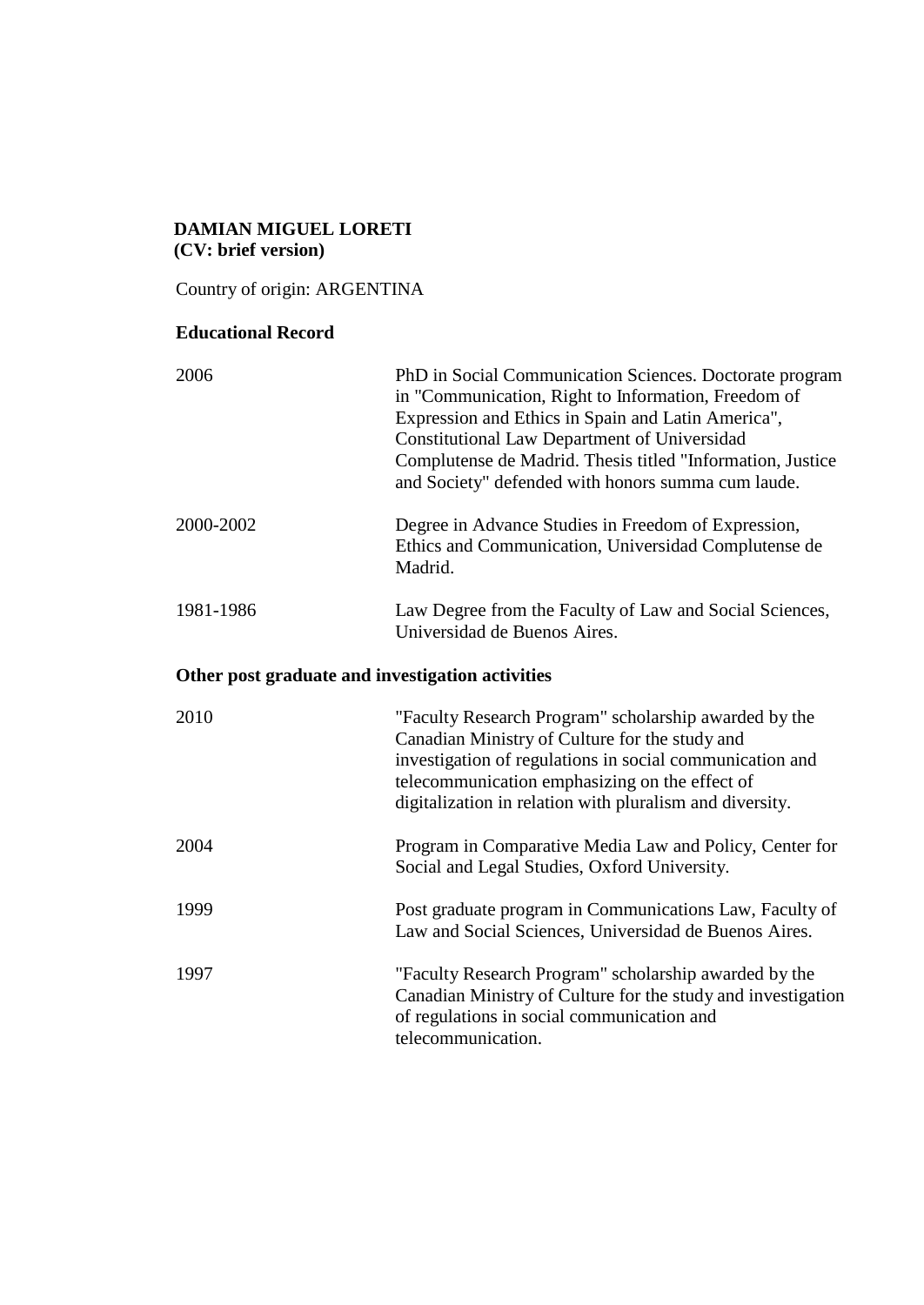| 1995                           | "Faculty Enrichment Program" scholarship awarded by the<br>Canadian Ministry of Culture for the study on regulations in<br>social communication and telecommunication, (Simon<br>Fraser University, Carleton University, McGill University). |
|--------------------------------|----------------------------------------------------------------------------------------------------------------------------------------------------------------------------------------------------------------------------------------------|
| <b>Academic Positions</b>      |                                                                                                                                                                                                                                              |
| 2013                           | Director of Masters Degree on Interdisciplinary Studies<br>on Audiovisual and Communication Services,<br>University of Buenos Aires.                                                                                                         |
| 1996-2013                      | Permanent lecturer on Freedom of Expression Law,<br>University of Buenos Aires.                                                                                                                                                              |
| 2005-2013                      | Professor on "Mass Media Legal Regulations", Masters on<br>Journalism, University of Buenos Aires.                                                                                                                                           |
| 2011-2013                      | Member of the Doctorate Committee of the Faculty of<br>Social Sciences, University of Buenos Aires.                                                                                                                                          |
| 1998-2011                      | Head of the "UNESCO Freedom of Expression" chair,<br>Faculty of Journalism and Mass Communication, University<br>of La Plata.                                                                                                                |
| 2009-2010                      | Director of Masters Degree on Journalism Studies, Faculty<br>of Social Sciences, University of Buenos Aires.                                                                                                                                 |
| <b>Academic administration</b> |                                                                                                                                                                                                                                              |
| $2006 - 2010$                  | Vice Dean of the Faculty of Social Sciences, University of<br>Buenos Aires.                                                                                                                                                                  |
| 2002-2005                      | Director of the Social Communications Department, Faculty<br>of Social Sciences, University of Buenos Aires.                                                                                                                                 |
| <b>Institutional positions</b> |                                                                                                                                                                                                                                              |
| 2002-2013                      | Member of the Executive Board of the Center of Legal and<br>Social Studies. General Secretary since 2012.                                                                                                                                    |
| 2005-2007                      | Member of the Steering Committee of the International<br>Media Lawyers Association.                                                                                                                                                          |
| 2005                           | President of the Academic Committee of the III Pan<br>American Congress on Communication Sciences.                                                                                                                                           |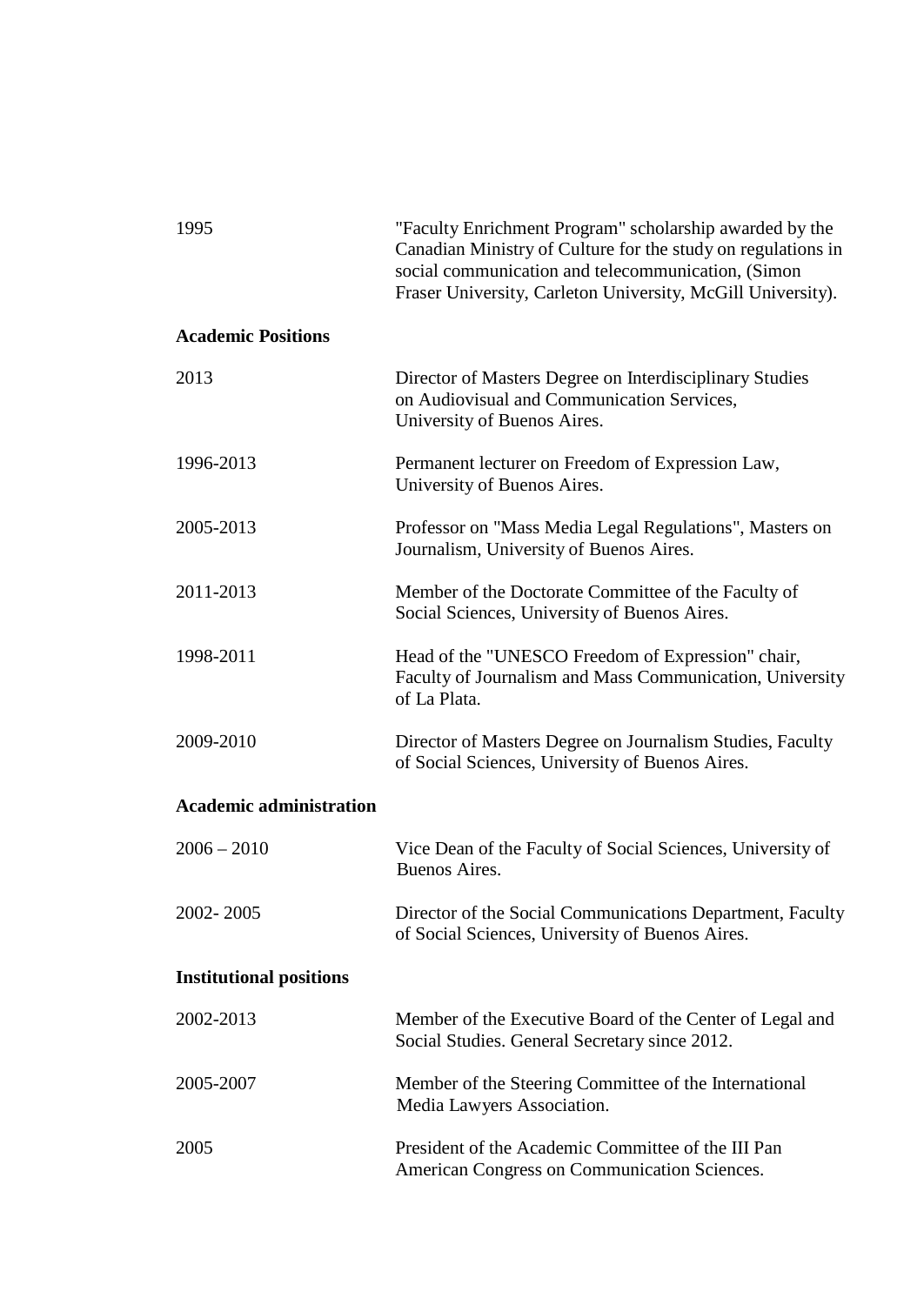| 2001-2002 | President of the Communications Law Committee of the |
|-----------|------------------------------------------------------|
|           | Buenos Aires Lawyers Association.                    |

### **Employment Record - Legal Advisory Expertise on Media and Freedom of Expression Law**

| 1990-2012 | Argentinean National Federation of Journalists.                                                                             |
|-----------|-----------------------------------------------------------------------------------------------------------------------------|
| 1995-2010 | International Federation of Journalists, Latin American<br>Regional Office.                                                 |
| 1998-2012 | World Association of Community Broadcasters (AMARC),<br>Latin American and Caribbean Program on Right to<br>Communications. |
| 1994-2013 | Argentinean National Union of Television Workers.                                                                           |
| 1994-2013 | Argentinean National Confederation of Media Workers<br>Unions.                                                              |

# **Most Recent Professional Experience in the Field of Human Rights, Freedom of Expression, Access to Information, Broadcasting and Media Law and Policy**

| 2013 | Panelist on the roundtable "Communications and Human<br>rights" jointly with the Special Rapporteurs (UN and OAS).<br>World Forum of Human Rights. Brasilia, Brazil, December<br>2013)                                                                                                 |
|------|----------------------------------------------------------------------------------------------------------------------------------------------------------------------------------------------------------------------------------------------------------------------------------------|
|      | Panelist on the Expert Consultation organized by the Special<br>Rapporteurship on Freedom of Expression and Opinion of<br>UN on Access to Public Information and Right to Truth<br>(Mexico, July 2013).                                                                                |
|      | Panelist on the Expert Consultation organized by the Special<br>Rapporteurship on Freedom of Expression and Opinion of<br>UN on Legal Framework of Political and Electoral<br>Communication (Rio de Janeiro, Brazil, September 2013).                                                  |
|      | Panelist on a roundtable titled "Argentina: A Case of Study<br>of Political and Regulatory Confrontation", at the University<br>of Columbia (New York City, United States, May 2013).                                                                                                  |
| 2012 | Member of the Observance Mission on Freedom of<br>Expression in Minor Asia and South East Asian countries.<br>(UNESCO, AMARC, Art. 19, Committee to Protect)<br>Journalists, International Federation of Journalists, Open<br>Society Foundation, Special Rapporteurship on Freedom of |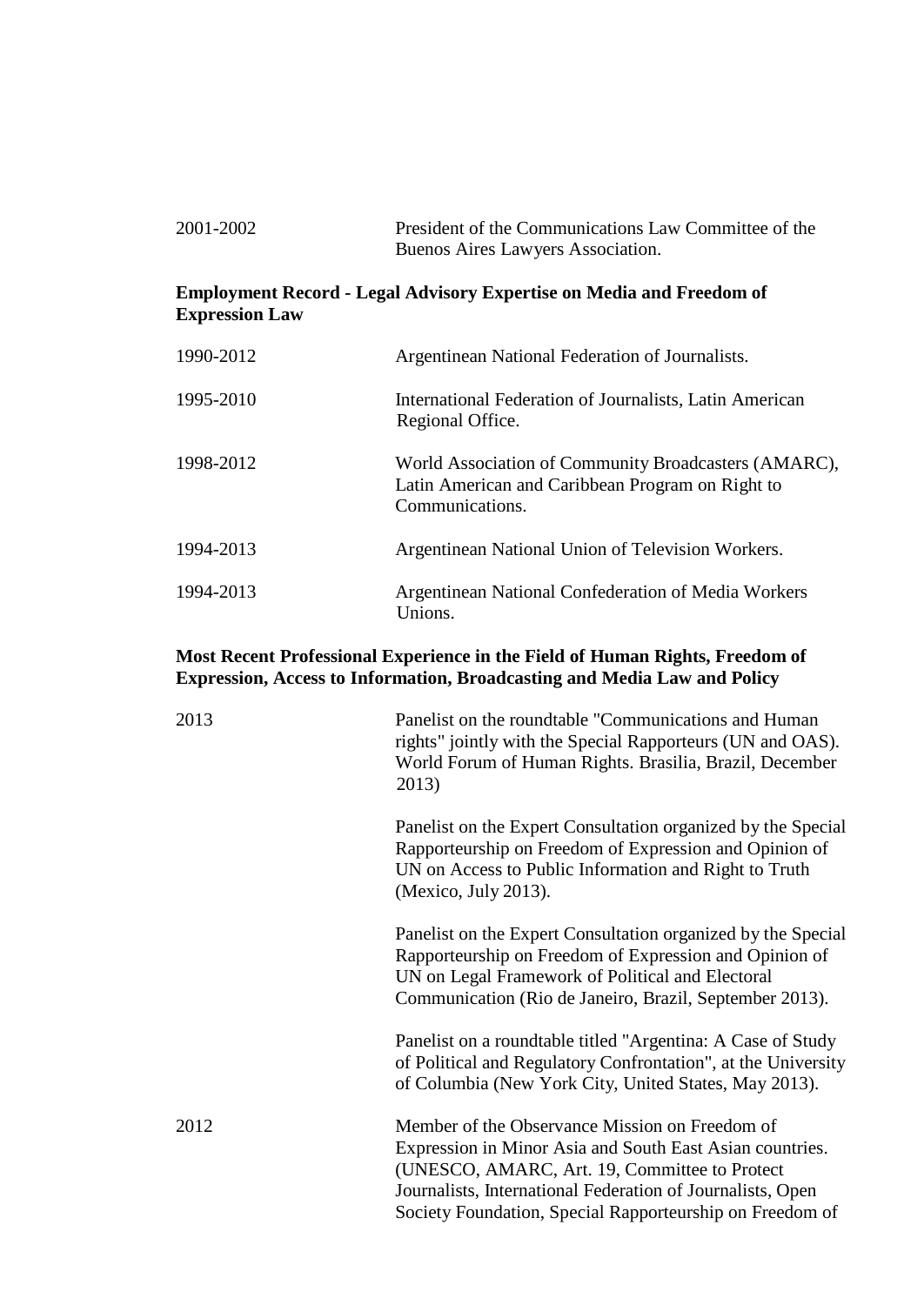|      | Expression and Opinion of UN), (Nepal and Indonesia,<br>February - March 2012).                                                                                                                                                       |
|------|---------------------------------------------------------------------------------------------------------------------------------------------------------------------------------------------------------------------------------------|
|      | Speaker on International Standards of Freedom of<br>Expression and their application to community broadcasters<br>before the European Parliament on behalf of AMARC<br>International- AMARC Europe (Brussels, May 2012).              |
| 2011 | Speaker on International and Inter American Standards on<br>Freedom of Expression before the Mexican Congress<br>Committee on Radio, Television and Cinema (Mexico,<br>March 2011).                                                   |
|      | Speaker on Comparative Inter American Standards on<br>Freedom of Expression, at the Legal Investigations Institute,<br>National University of Mexico (Mexico, March 2011).                                                            |
|      | Inaugural Conference Speaker on the Social Function of<br>Information: Limits and Guarantees, at the II International<br>Forum on Social Communication (Galicia, Spain,<br>September 2011).                                           |
|      | Lecturer on Information, Democracy and Participation at the<br>University of Bologna in Buenos Aires (Buenos Aires,<br>Argentina, September 2011).                                                                                    |
|      | Lecturer on Global Experiences in Media Reform,<br>Consolidation and Access across the Americas at Temple<br>University, Penn State University, Anneberg School of<br>Communications (Philadelphia, United States, November<br>2011). |
| 2010 | Expert witness proposed by the Inter American Commission<br>of Human Rights in re "Gomes Lund vs. Brazil" before the<br>Inter American Court of Human Rights.                                                                         |
|      | Participant on the elaboration of a new Media Audiovisual<br>Services Law at the National Direction on<br>Telecommunications (Montevideo, Uruguay, May 2010).                                                                         |
|      | Speaker on the Media Audiovisual Services Law in<br>Argentina at the International Menendez and Pelayo<br>University (Santander, Spain, June 2010).                                                                                   |
|      | Speaker on Media Perspectives on Mass Media Law in<br>Latin America at the Mexican Congress (Mexico, July<br>2010).                                                                                                                   |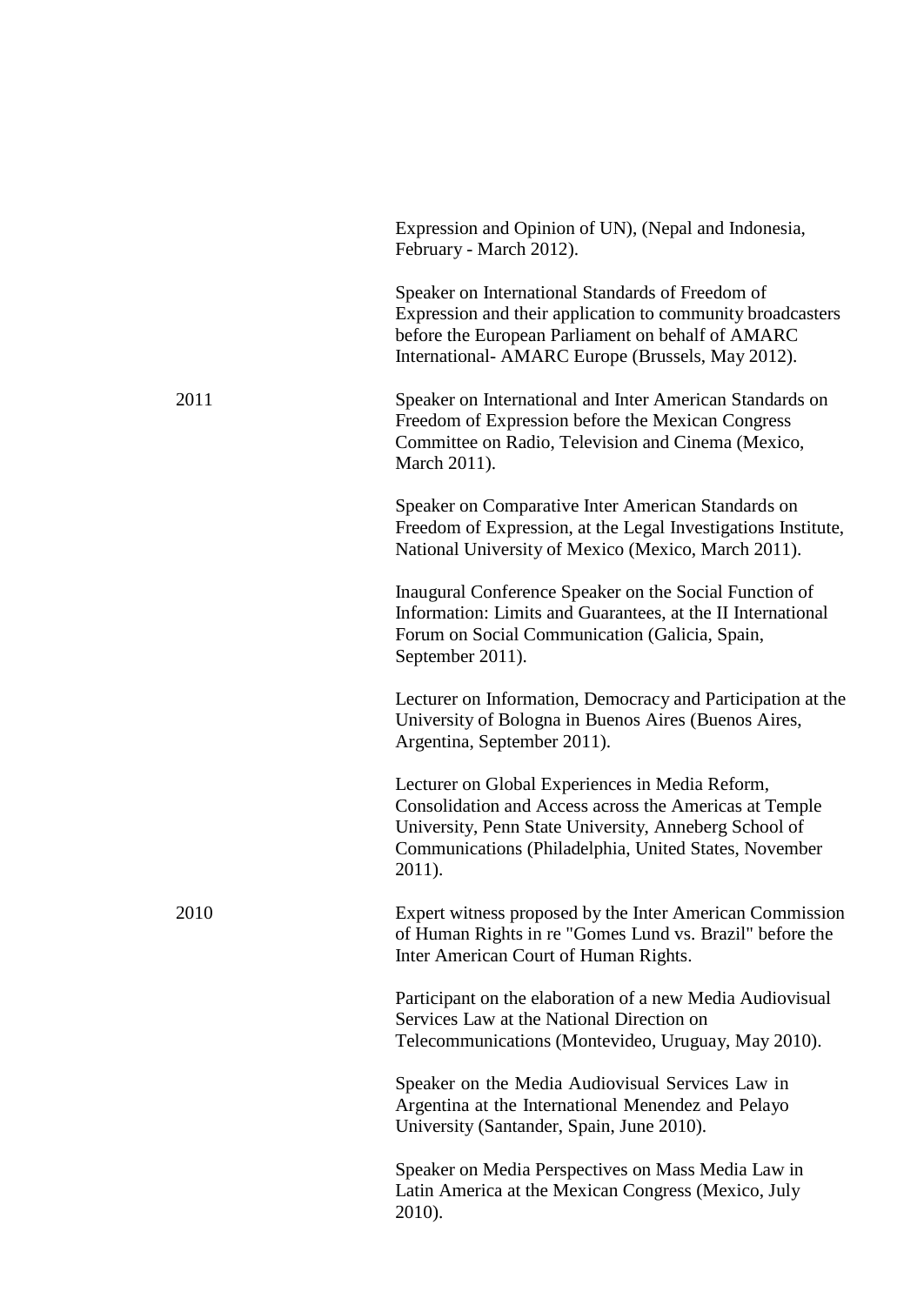Written legal opinion on the Right to Information in Latin America, XVI Congress of the Association of Jurists (Quito, Ecuador, July 2010).

Speaker on Media and Freedom of Expression in Latin America, Andalucía City Council (Cordoba, Spain, October 2010).

Speaker on Media Audiovisual Communication Services Law, Forum for the Radio and Television Reform, Partito Democratico (Roma, Italy, October 2010).

Key note speaker on the Right to Information according to the Inter American System of Human Rights, International Federation of Journalists and University of Santo Doming (Santo Domingo, Dominican Republic, November 2010).

2009 Co Author of the Argentinean Broadcasting and Media Services Act.

> Speaker on the Legal Matter in Social Communications at the National University Conference organized by the Faculty of Political Science, National University of Rosario (Argentina, May 2009).

> Speaker on Research, Media and Human Rights and Fundaments on Protection of Freedom of Expression at the 52th World Conference of the International Association of Communication Sciences Researchers (July 2009).

Speaker on Reasons to Defend Freedom of Expression at International Conferences on Communications Policies Studies, II Argentina-Brazil Colloquium on Communication Sciences at National University of Cuyo and National University of Rio Cuarto (Mendoza, Argentina, October 2009).

Speaker on Contributions for a Legal Framework for an Audiovisual Communications Law at the Latin American Parliament's Political Affairs Committee (Buenos Aires, Argentina, November 2009).

Founder Member of the Coalition for a Democratic Broadcasting and coauthor of the 21 Principles for Democracy's Broadcasting.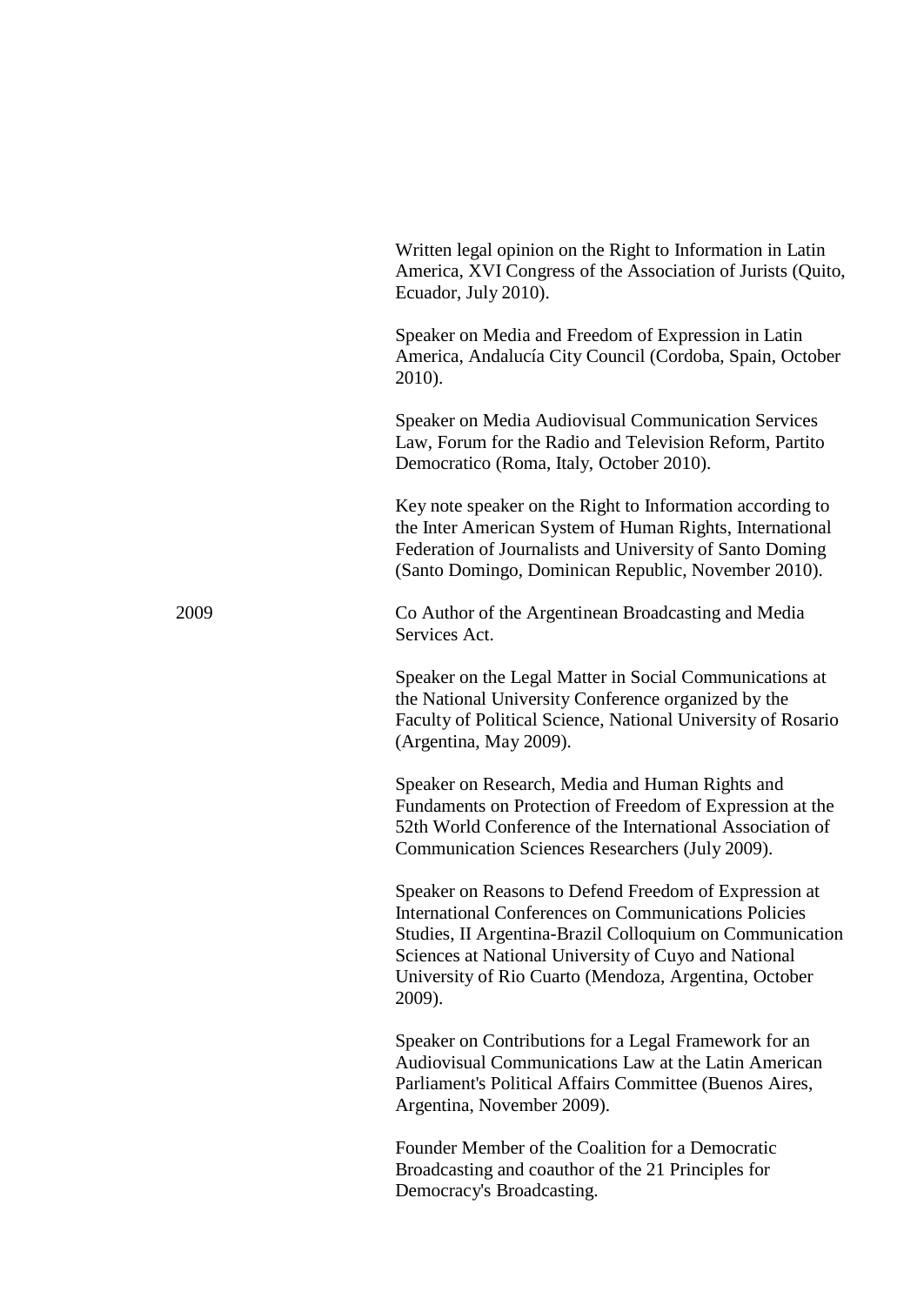#### **Publications**

"Medios: discurso único y negocios a la sombra del terrorismo de Estado", en *Cuentas pendientes: Los cómplices económicos de la dictadura*. Ed. Horacio Verbitsky y Juan Pablo Bohoslavsky. Siglo Veintiuno Editores. Buenos Aires. Argentina. Páginas 361-381. ISBN 978-987-629-344-0.

("Media complicity under State terrorism" in the collective work *Pending Accounts: Civil and Economic complicity with the Argentinean dictatorship*).

"El estatuto del periodista profesional: alcances, vigencia y asignaturas pendientes" (en coautoría con Luis Lozano). En la obra colectiva Derecho del Trabajo Año II Número 4. Estatutos profesionales (Parte I). Dirigida por Mario Fera y Héctor Recalde. Editorial Ministerio de Justicia y Derechos Humanos de la Nación. Buenos Aires, Argentina, Marzo 2013, páginas 61-87. ISSN 2250-7612.

("The Statute of the Professional Journalist" in *Professional Statutes Part I*).

"El caso Wikileaks y su relación con el derecho a la información" (en coautoría con Luis Lozano). En la obra colectiva *Comunicación y medios en las Américas: entre la gobernanza y la gobernabilidad*. Ed. Antonio Roveda Hoyos y Carmen Rico de Sotelo. 1a Ed. Bogotá. Ed. P. Universidad javeriana; ORBICOM (Red de cátedras UNESCO), Junio 2012, páginas 59- 63. ISBN 978-958-716-541 B.

("Wikileaks case and its relation with communications rights" in the collective work *Media and Communications in America: Between Governance and Governability*).

"El rol del Estado como garante del derecho humano a la comunicación" (en coautoría con Luis Lozano) en la colección especializada *Derecho Público*. Editorial Ministerio de Justicia y Derechos Humanos de la Nación. Buenos Aires, Argentina, Director Aristides Corti. Páginas 29-56. ISSN 2250-7566.

("State as a guarantor of freedom of expression" in special collection *Public Law*).

"El caso argentino y la nueva ley de Servicios de Comunicación Audiovisual", en la obra colectiva *Políticas, Redes y Tecnologías en la Comunicación para el Desarrollo*. Ed. Comunicación Social, Ediciones y Publicaciones. Sevilla, España; Martínez Gómez; Raquel y Lubetkin; Mario. Páginas 87 – 104. ISBN: 978-84-92860-88-3.

("Argentina and the new Broadcasting and Media Services Act" in the collective work *Policies, Networks and Technologies in Communications*).

"Libertad de expresión y sus razones. O las teorías de por qué defenderla", en *Revista Argentina de Comunicación* No. 4/5. Ed. Federación Argentina de Carreras de Comunicación Social. Páginas 199 – 219. IUSSN 1850 – 4043.

(Reasons to Protect Freedom of Expression in the *Argentinean Communications Journal*).

"Los principios de Johanesburgo sobre libertad de expresión e información y sus posibles aportes al derecho humano a la paz", en la obra colectiva *Estudios Sobre el derecho humano a la paz*. Madrid, Ed Los libros de la Catarata. Villán Durán Editores. Página 250 – 265. ISBN 978-84-8319-560-4.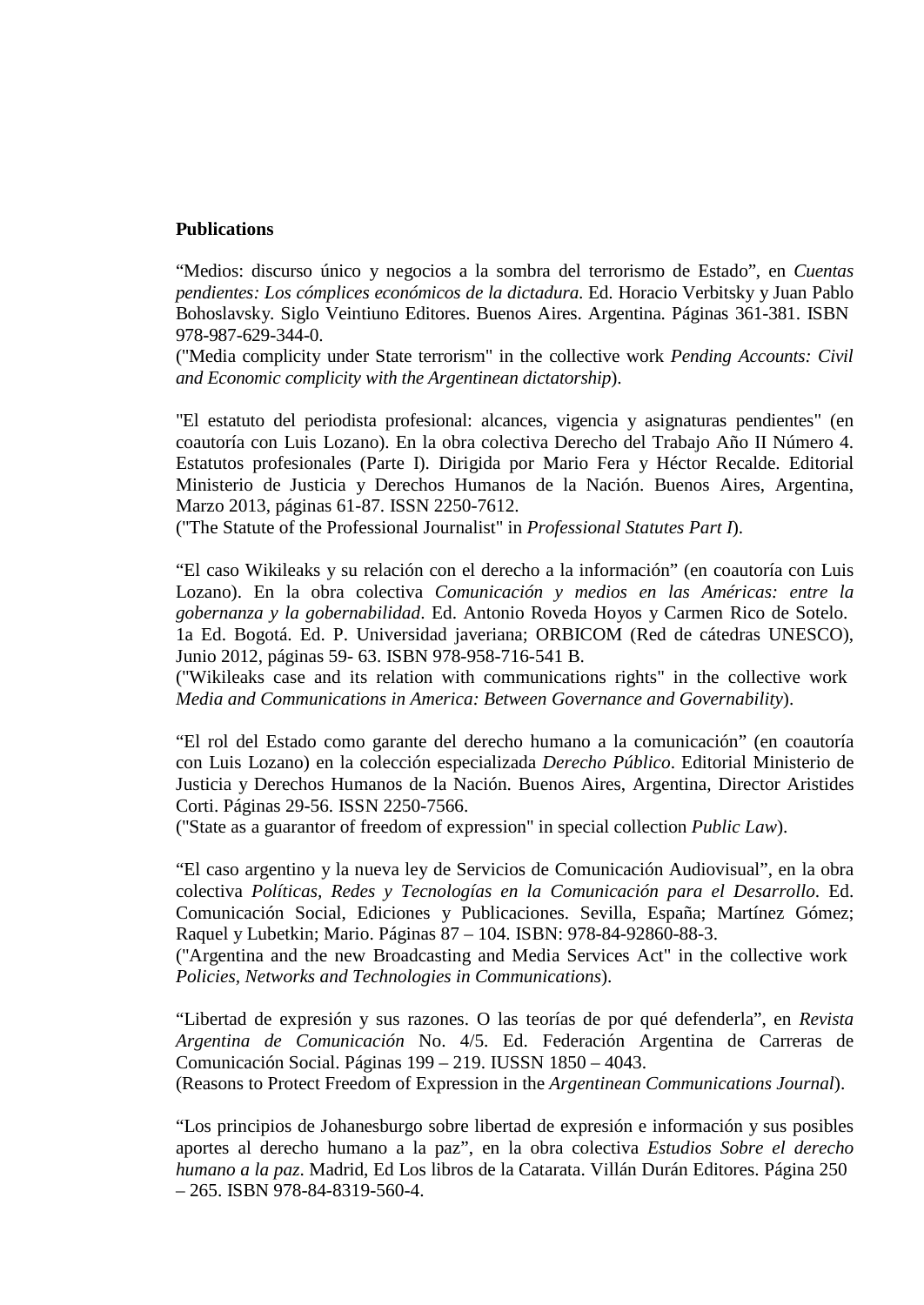("Johannesburg Principles on access to information and their contribution to the right to peace" in the collective work *Studies on the Human Right to Peace*).

"Il servizio publico argentino di TV nella societa della comunicazione", en la obra colectiva *Dal cavallo alla farfalla*. Ed. PDI Julio de 2010, Roma, Italia. Páginas 111 - 116.

"La actividad de la radiodifusión como un derecho humano", en la obra colectiva *Servicios de comunicación audiovisual. Régimen Legal – Derecho Comparado.* Ed. La Ley. Buenos Aires. Etcheverry Pachecoy Comp. Páginas 154 - 175. ISBN 978-987-03- 1879-B.

("Broadcasting Activity as a Human Right" in the collective work *Broadcasting and Media services, Legal Regulations and Comparative Law*).

"Argentina y sus políticas comunicacionales", en Gabetta y Quintar, comps. (2010) *Pensar la Nación*, Buenos Aires, Ed. Capital Intelectual, ISBN 978-987-614-229-8 Pags 207 - 224.

("Argentina and its communications policies).

"A propósito del principio 12 y la regulación sobre radiodifusión y otros servicios de comunicación audiovisual", (Revista CEJIL - Debates sobre Derechos Humanos y el Sistema Interamericano; Ed. Center for Justice and International Law, Año IV, Número 5, Washington EUA. 2010); con referato. Páginas 13-20. ISSN 1659-2123. ("Topics related to 12º Principle and the Regulation of Broadcasting Media and other Audiovisual Services" in CEJIL Journal - *Debates on Human Rights and the Inter American System*).

"Manifestaciones públicas y nuevos actores políticos: Derecho de Reunión y Libre Expresión. Publicado en *Comunidad y Desacuerdo: Comunicación, Poder y nuevos actores de la política*. (María del Carmen de la Peza comp.) Ed. Universidad Autónoma Mexicana – Xochimilco. Páginas 27 – 53. ISBN 978-607-95148-0-8.

("Public demonstrations and new political subjets: right to freedom of expression" *in Communities and Disagreement: Communications, Power and New Political Subjects*).

"Políticas de comunicación. Déficit de la democracia", Capítulo publicado en *Hegemonías, alternatividades y soberanías* (Susana Sel comp.). 2009 Buenos Aires. CLACSO EDIT. Páginas 59-71. ISBN 978-987-1543-1-4.

(Communications Policies: A democratic Deficit in *Hegemony, Alternatives and Sovereignty*).

"Normas y casos sobre libre acceso de los ciudadanos y de los medios de comunicación a las fuentes de información pública", en la obra colectiva *El papel del Derecho a la información en la Sociedad del Conocimiento – El derecho de acceso a la información pública*. Manuel Sánchez de Diego (comp.) C.E.R.S.A. Madrid, 2008, ISBN 978-84- 96854-82-6.

("Rules and case law on freedom of access to public information" in the collective work *The Right to Access to Public Information*).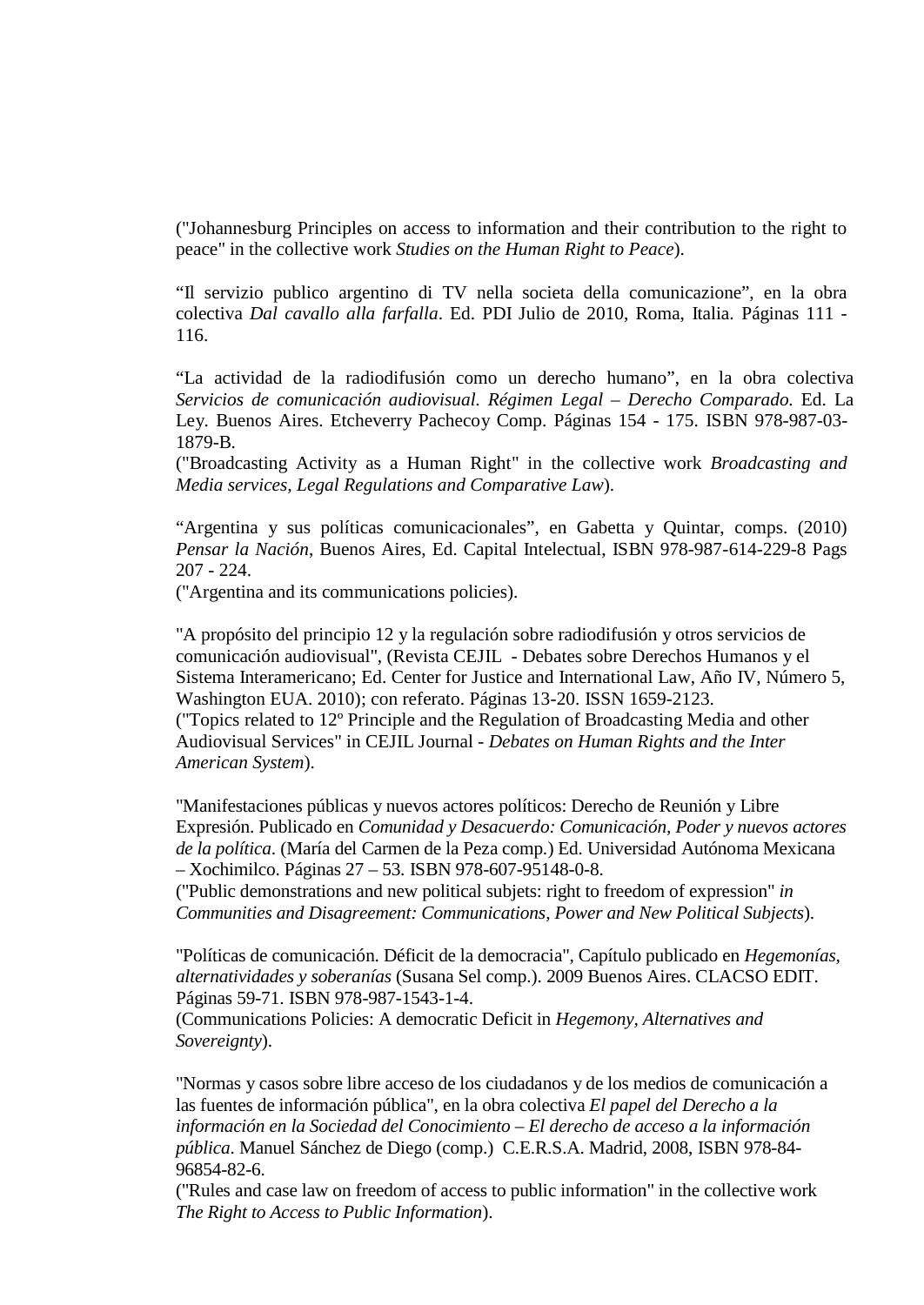"Broadcast Law and Regulation in Latin America", commissioned paper considered for the elaboration of *Broadcasting, Voice, and Accountability A Public Interest Approach to Policy, Law, and Regulation.* Steve Buckley • Kreszentia Duer Toby Mendel • Seán ´ O Siochrú with Monroe E. Price • Mark Raboy , ed. Copyright © 2008 by The International Bank for Reconstruction and Development, The World Bank Group. ISBN-13: 978-0-8213- 7295-1.

*"Estudio sobre la incompatibilidad con los principios de derechos humanos sobre la libertad de expresión del castigo penal de la radiodifusión no autorizada",* Ed. AMARC ALC-CA. Ciudad de Guatemala. Octubre de 2007. 148 páginas. ISBN en trámite. (*Studies about the compatibility of penal sanctions against non commercial radio stations in Guatemala*).

"Participación y Democracia en la Sociedad de la Información", en Loreti, Mastrini y Baranchuk (comps.) *Actas del III Congreso Panamericano de Comunicación*. ED. Prometeo, Buenos Aires ISBN 978-987-574-212-3. 328 páginas. ("Participation and Democracy in the Society of Information" in *Records of the III Pan American Congress of Communications*)

"Estándares internacionales en materia de libertad de expresión", *Derechos humanos y libertad de expresión*, México, Secretaría de Relaciones Exteriores, 2006. ("International Standards in the Field of Freedom of Expression" in *Human Rights and Freedom of Expression*).

"Aplicación de los Principios de Libertad de Expresión del Artículo 13 de la Convención Americana de Derechos Humanos", en la obra colectiva *La aplicación de los tratados de derechos humanos en el ámbito local: La experiencia de una década*. Abramovich, Bovino Y Courtis Comp. Ed. Del Puerto. ISBN 987-9120-91-4.Pag. 965-986.

("The application of 13th Article of the American Convention of Human Rights" in *The Local Application of the Human Rights International Treaties After a Decade*).

*Políticas de comunicación. Repensando experiencias argentino-canadienses*, Damian Loreti – Susana Sel Compiladores. Koyautun Ed. ISBN 978-987-23953-1-5. En el mismo libro se incluye el capitulo "Normas canadienses en materia de defensa de identidad cultural". Páginas 77-96.

("Canadian rules about cultural identities in relation with communications policies" in *Communications Policies in Argentinean- Canadian experiences*).

"Claroscuros en Materia de Libertad de Expresión y Derecho a la Información", Centro de Estudios Legales y Sociales (CELS), *Derechos humanos en Argentina – Informe 2007.*  Capítulo XIII (Pags. 349-369), en colaboración con Laura Zommer. Buenos Aires, Siglo veintiuno editores, 2007. ISBN: 978-987-1220-72-4.

("The situation of freedom of expression and right to public information in Argentina").

"Distintos tratamientos de la diversidad cultural: CMSI; UNESCO y OMC". Colaboración publicada en S*ociedad de la Información, Políticas Públicas y*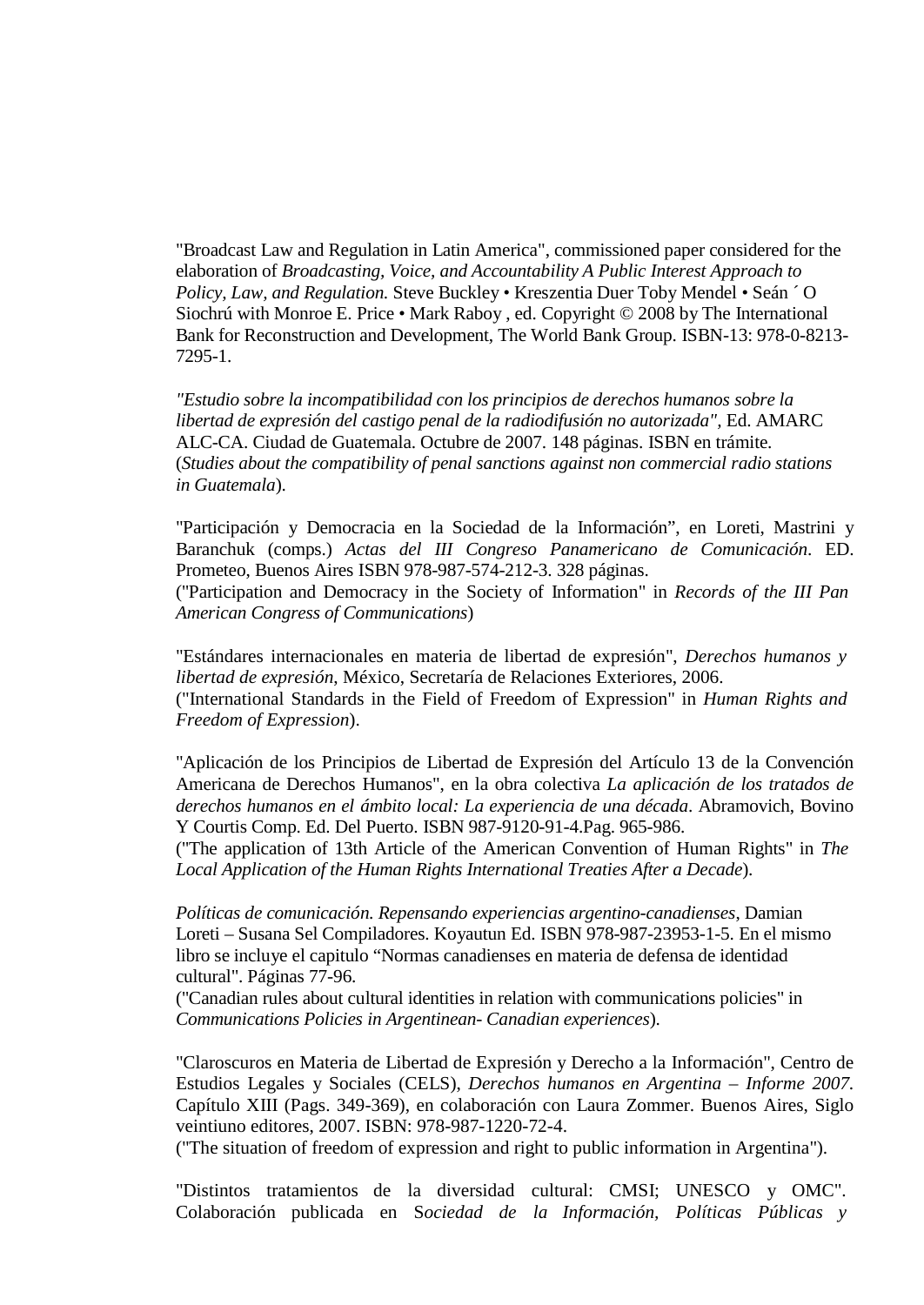*participación social*. (Mastrini y Califano Comp.) F.E.S. Buenos Aires, Marzo de 2007. ISBN 978-987-20736-3-3. PAG. 69-77.

("Comparison between WTO and UNESCO rules on cultural diversity" in *Information, Public Policies and Social Participation*).

"Principios para garantizar la diversidad y el pluralismo en la radiodifusión y los servicios de comunicación audiovisual", (Programa de Legislaciones de AMARC – 109 páginas. ISBN 978-987-25395-4-2.

("Principles for the promotion and protection of pluralism and diversity").

"Los Aportes del Sistema Interamericano de Derechos Humanos en Materia de Prohibición a la Censura Previa" (Revista CEJIL - Debates sobre Derechos Humanos y el Sistema Interamericano; Ed. Center for Justice and International Law, Año I, Número I, Washington EUA. 2006); con referato. (ISSN 1659-2123 pag 75-85). ("Contributions of the Inter American Human Rights Protection System about non censorship rule" in CEJIL - *Debates on Human Rights and Inter American System*).

"Apuntes sobre los contenidos de la Ley de Radio y Televisión de México. ¿Qué principios debe acatar una ley pluralista de radio y televisión?", artículo publicado en *Perspectivas Progresistas*, Fundación Friederich Ebert Representación en México, Octubre 2006 (páginas 21-29).

("Fundamental principles from human rights systems and their application within the broadcasting legal framework in Mexico").

"Debates en torno a la libertad de expresión y el acceso a la información", Centro de Estudios Legales y Sociales (CELS), Derechos humanos en Argentina – Informe 2005. Capítulo XVI (Pags. 393-423), en colaboración con Laura Zommer. Buenos Aires, Siglo veintiuno editores, 2005.ISBN: 978-987-1220-36-7.

("Debates regarding freedom of speech and access to information" in the Center for Legal and Social Studies Anual Report).

*Libertad de expresión y América Latina.* Ed. Norma. Bogotá. Colombia. 2005 ISBN 968-04 860-18 (Freedom of speech and Latin America).

"La universalidad del derecho a la información" en *Democracia y Ciudadanía en la Sociedad de la Información*, Universidad Nacional de Córdoba– Delegación Cono Sur Para La Cooperación De La Republica Francesa

("The Right of information as a universal human right" in *Democracy and Citizenship*).

"Los desafíos del derecho a la información como herramienta de la política del Estado hacia la comunicación", en *Zigurat No.4 publicación de la Carrera de Ciencias de la Comunicación de la Universidad de Buenos Aires*.

("The challenges of the Right of Information as a tool of the State's policy towards communications").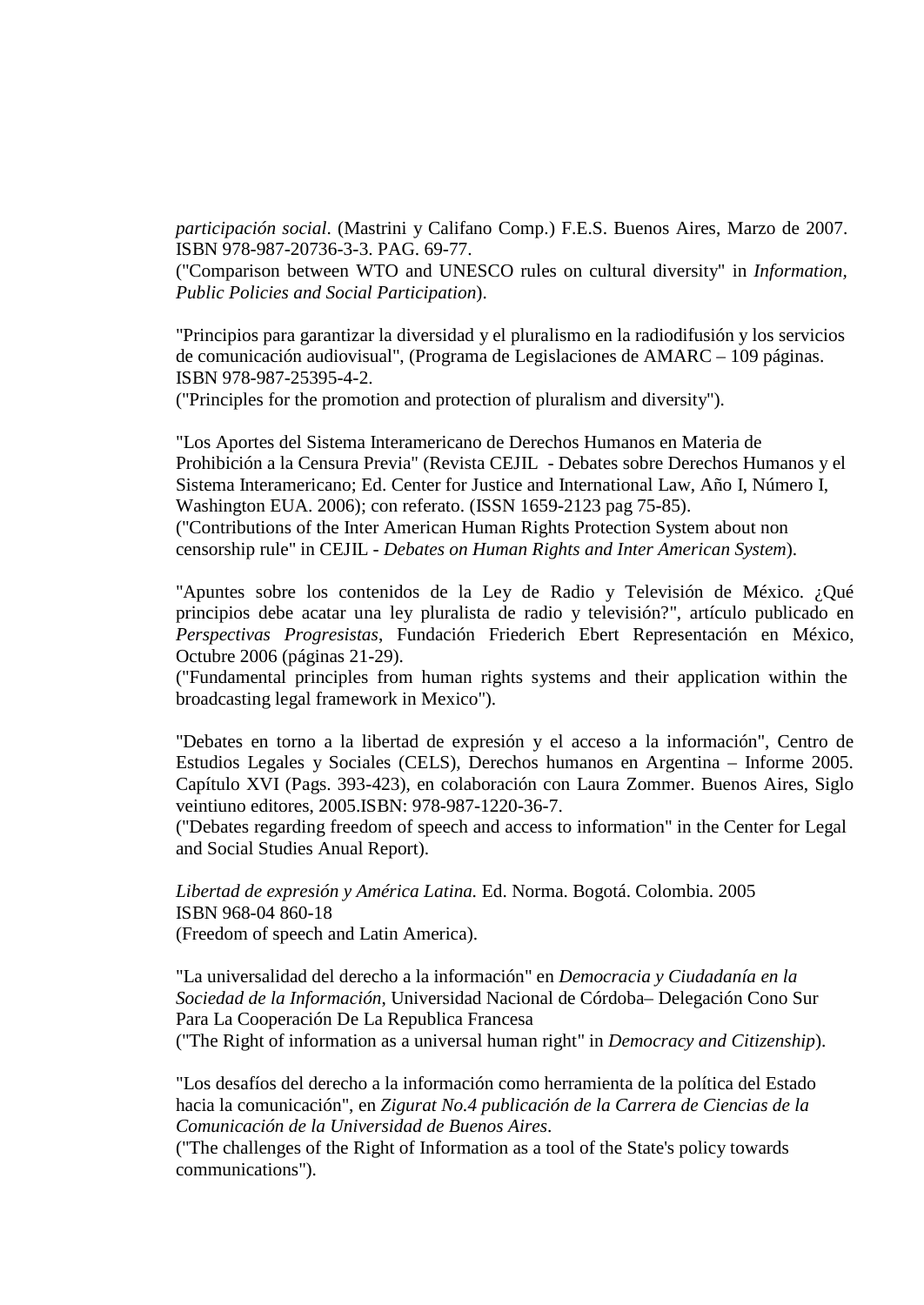"La difusión de información sobre funcionarios y personas de reconocimiento público en el marco de la libertad de información", Oficios Terrestres. UNLP. Facultad de Periodismo y Comunicación Social. Marzo 2004. ("Information on public figures in the context of freedom of speech").

"Derecho a la información: estudio de casos", en El Dial.com.ar: publicación jurídica en soporte electrónico. Noviembre 2004. (35.000 suscriptores). ("Access to information: case studies").

"Derecho a la información: estudio de casos", en *El Dial.com.ar* publicación jurídica en soporte electrónico. Noviembre 2003. (35.000 suscriptores).

"Impacto de la Concentración de Medios", en la obra colectiva *Los medios públicos de Comunicación en el Marco de la Reforma del Estado en Méjico.* Comisión de Radio, televisión y Cine. Cámara de Diputados Federales de los Estados Unidos de Méjico. ("Social Impact of Media Concentration").

"Propiedad Intelectual de los Periodistas en la Sociedad de la Información", Facultad de Ciencias Sociales de la Universidad de Buenos Aires. Febrero 2001. ("Journalist's intellectual property")

"Derecho a la Información y Secreto de Estado: un Enfoque Jurídico", en la obra colectiva *Comunicación Política*, Ed. Paidos. Feb. 2001. ("Right to information and State's secret" in the collective work *Political Communications*).

"La Libertad de Expresión en América Latina", en colaboración con Santiago Cantón, Facultad de Periodismo y Comunicación Social de la UNLP. Mayo 2000. ("Freedom of expression in Latin America")

"Los Fallos de la Corte Suprema de la Nación Argentina vinculados a los Medios de Comunicación Social y la Libertad de Expresión dictados en 1998", *Anuario de Derecho Constitucional Latinoamericano*, Fundación Konrad Adenauer, Julio 1999. (Argentinean Supreme Court's Decisions on Media and Freedom of Speech in 1998)

"La libertad de expresión, derecho de información, derechos y libertades de los trabajadores de los medios de comunicación social", editado por la Federación Internacional de Periodistas y asimismo en *Contribuciones* No. 22 de la Fundación Konrad Adenauer, Mayo 1998.

("Freedom of expression, right to information: rights and freedom of journalists and media workers", edited by the International Federation of Journalists).

"Derecho a la información en Argentina" en la obra colectiva *Temas fundamentales de derecho a la información* en Iberoamérica, Ed. Fragua, Universidad Iberoamericana, Ciudad de Méjico, 1998.

("Freedom of information in Argentina" in the collective work *Fundamental topics in freedom of speech and access to information*).